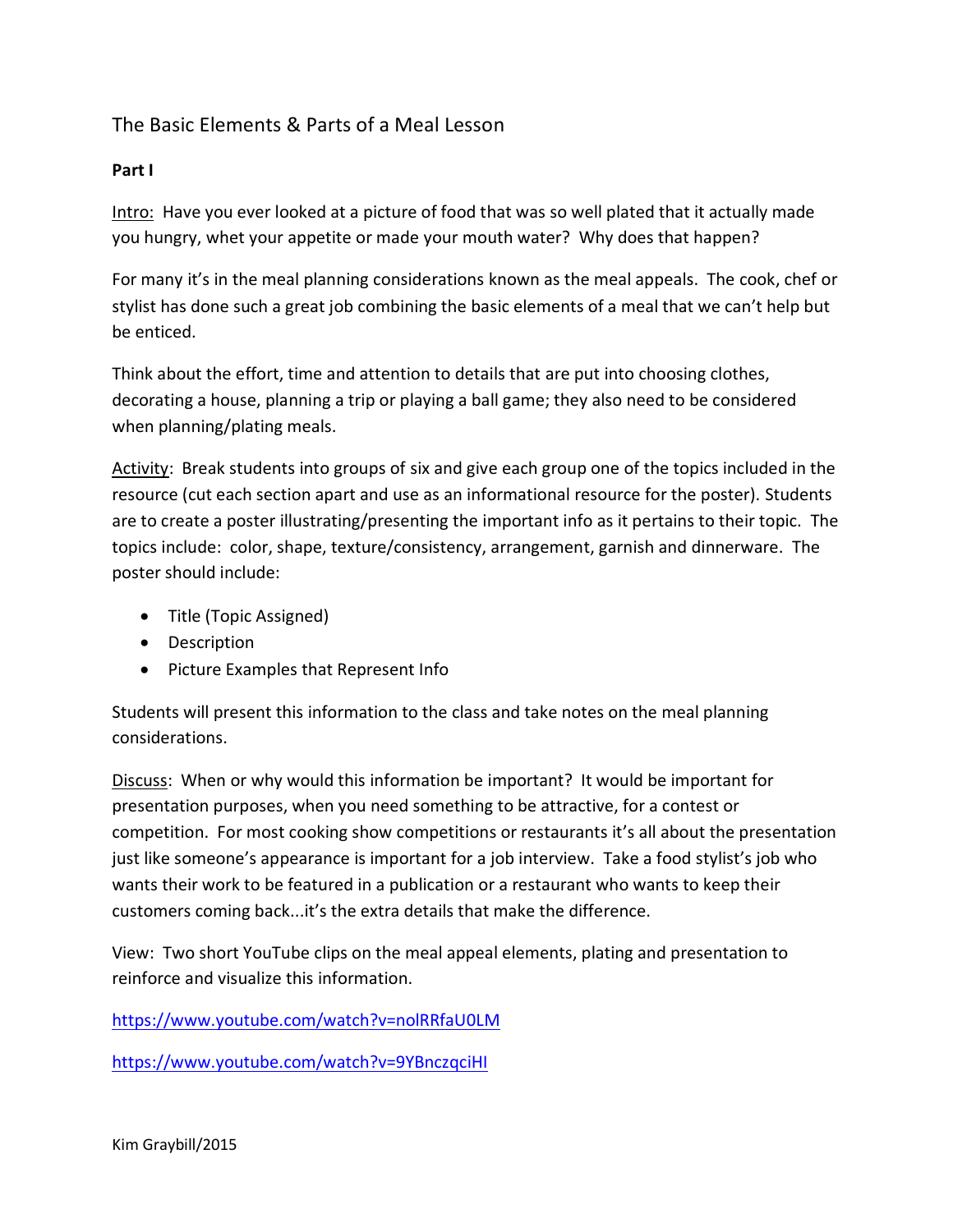## **Part II**

Intro: Make a list of the parts of the meal you know? Share…this will give you a good idea of what students know about the topic.

Discuss & Notes: When planning a menu it's important to know the parts of the meal. They include

- **Appetizers**: Light food/beverage that begins a meal. It's designed to stimulate the appetizer. May include fruit/vegetable juice, raw fruits/ vegetables (crudites), soup, seafood like shrimp cocktails, finger foods, etc.
- **Main Dish**: Primary/foundation of meal…usually a protein food, but not always. May include meat, seafood, poultry, omelet, pancake or casserole.
- **Accompaniments**: Items served that go with or compliment the main dish. May include vegetables, breads, rolls, sauces, relishes, etc.
- **Salad**: Combination of raw and/or cooked ingredients usually served with a cold dressing. May include tossed vegetable, coleslaw, fruit/gelatin, etc.
- **Desserts**: Usually a sweet food to close a meal. May include cakes, cookies, pies, puddings, fruits, etc.

## Activity: Plate Analysis

This activity is for students to practice applying the information on meal planning considerations as well as the parts of the meal. Choose 4-6 pictures from the PPT (depending on class size) to place at various stations around the room. Students will work in small groups to analyze and apply their class notes. They must rotate through each station and complete the following with each picture.

- Write down the station # and Menu
- Label the foods on the menu as to the parts of the meal they would be categorized as. Refer to your notes if necessary and if one for the parts is not represented in the meal, please write the word NONE behind the heading.
- Write as many sentences as you can about how the "appeals" are demonstrated on the plate. Include all that apply and be sure to identify the food or part of the meal you are referring to in your explanation.

Discuss: Show meals on the screen and discuss all the parts and elements as a class to be sure students understand concepts.